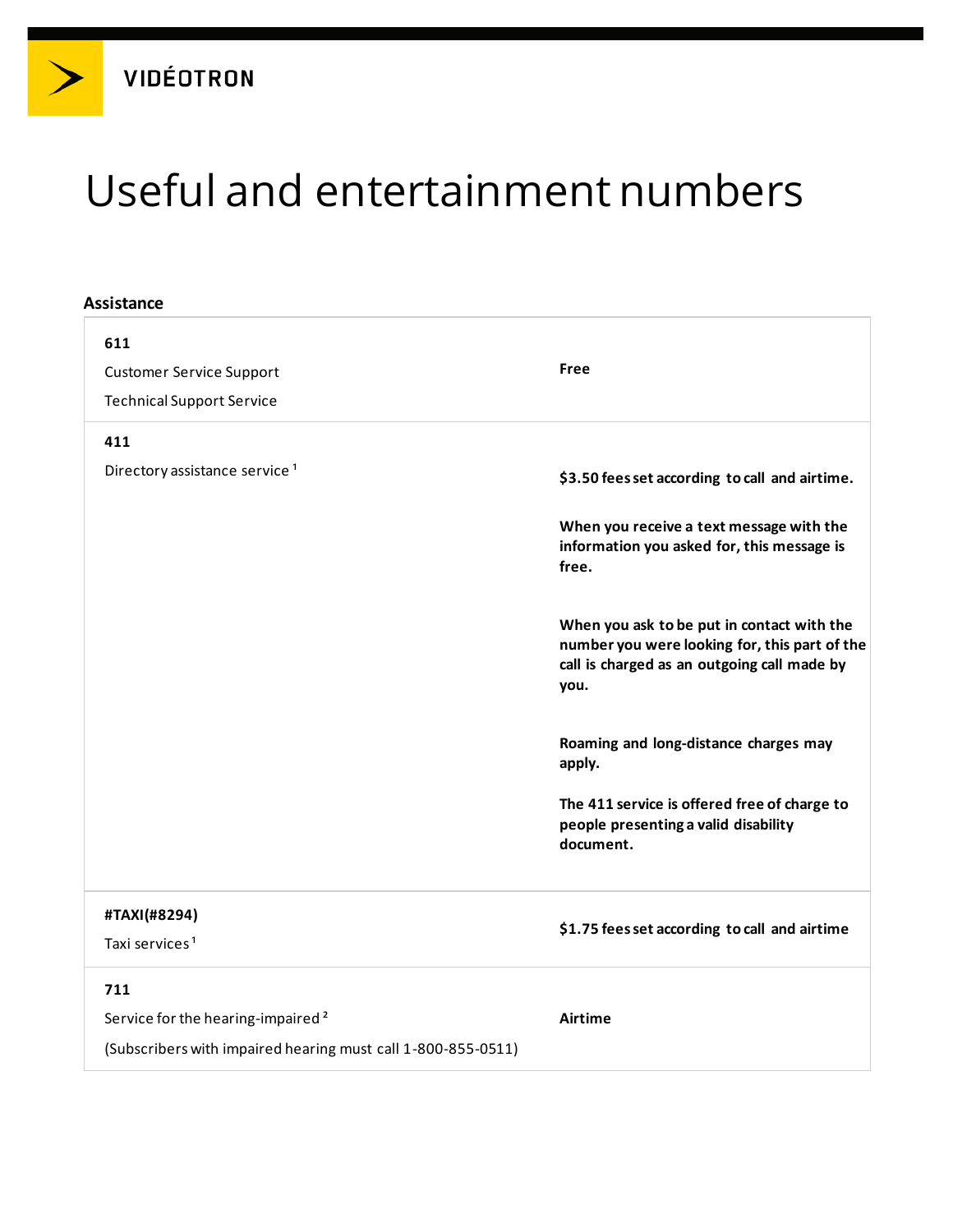

# **\*CAA(222)**

Canadian Automobile Association - Quebec

### **#639/\*639**

Opération Nez Rouge

#### **Information**

| 211<br>Social services <sup>1</sup><br>(Available in certain parts of Canada)            | Airtime |
|------------------------------------------------------------------------------------------|---------|
| 311<br>Municipal services <sup>1</sup><br>(Available in certain parts of Canada)         | Airtime |
| 511<br>Road condition information <sup>1</sup><br>(Available in certain parts of Canada) | Airtime |
| 811<br>Non-urgent health care <sup>1</sup><br>(Available in certain parts of Canada)     | Airtime |

**Airtime**

**Airtime**

## **Emergency**

| $*112$                 |             |  |
|------------------------|-------------|--|
| Emergency <sup>3</sup> | <b>Free</b> |  |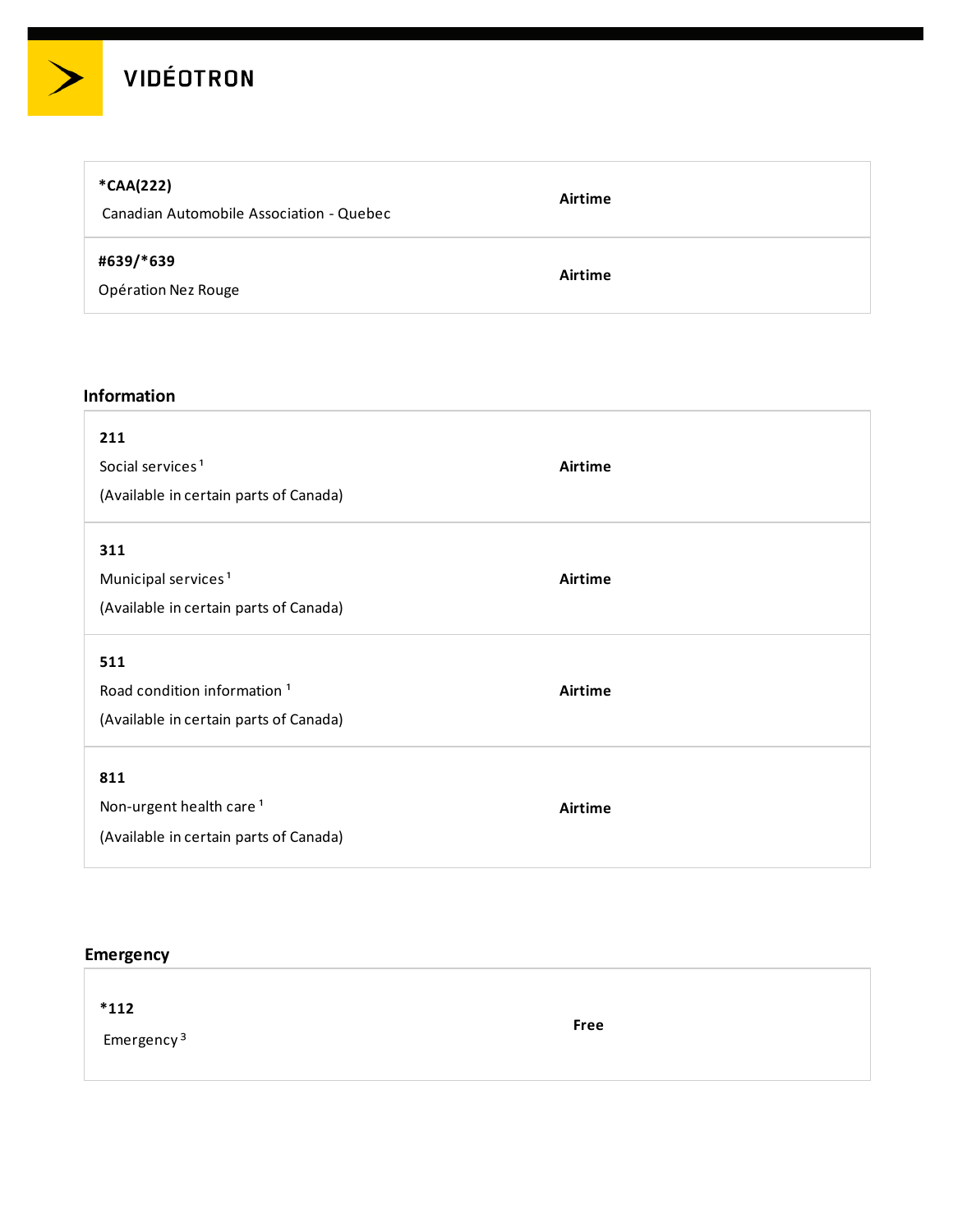$\geq$ 

| $*911$<br>Emergency services <sup>3</sup> | Free    |
|-------------------------------------------|---------|
| *4141<br>Sûreté du Québec <sup>1</sup>    | Airtime |
| $*16$<br>Coast Guard <sup>1</sup>         | Airtime |
| *666<br>Spills of hazardous materials 4   | Airtime |

#### **Entertainment**

| #3XXX (#3999) <sup>5</sup>       | Dating - \$2.19 / min              |
|----------------------------------|------------------------------------|
| #ASTRO (#27876) <sup>5</sup>     | Psychic Services - \$1.99 / min    |
| #BLUE <sup>5</sup>               | Alberta Croix Bleu - 0,00 \$ / min |
| #conseil (#2667345) <sup>5</sup> | Psychic Services - \$2.99 / min    |
| #CHAT (#2428) <sup>5</sup>       | Dating - \$0.79 / min              |
| #Chu (#248) <sup>5</sup>         | Dating - \$1.99 / min              |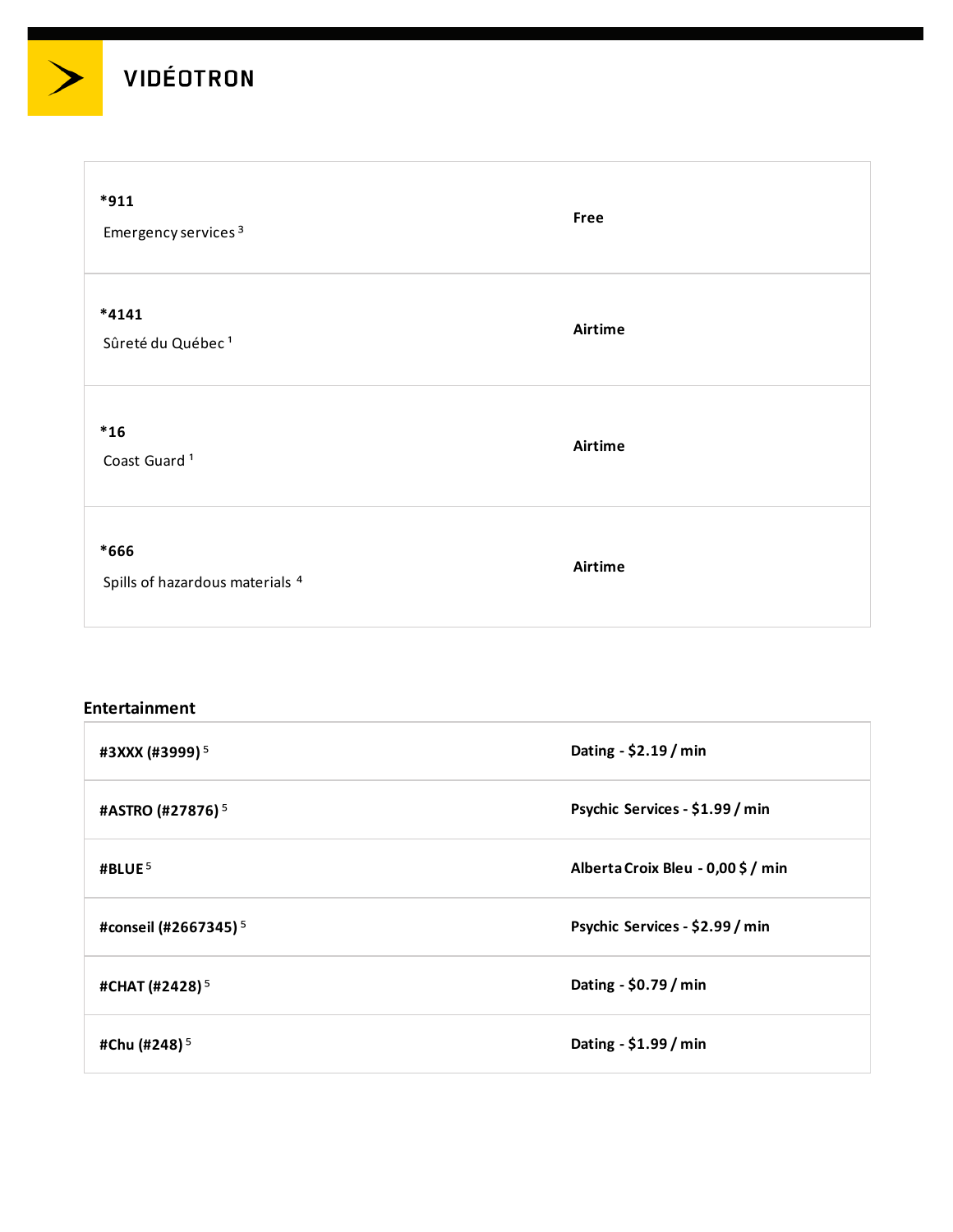

| #CLICK (#25425) <sup>5</sup> | Dating - \$0.79 / min                    |
|------------------------------|------------------------------------------|
| #Date (#3283) <sup>5</sup>   | Dating - \$0.79 / min                    |
| #DEBT <sup>5</sup>           | Goldhar & Associates - \$0.00 / min      |
| #futur (#38887) <sup>5</sup> | Psychic Services - \$2.99 / min          |
| #HOME <sup>5</sup>           | TD Bank group - Insurance - \$0.00 / min |
| #itow (#4869) <sup>5</sup>   | Information - \$1.00 / min               |
| #LIFE <sup>5</sup>           | TD Bank group - Insurance - \$0.00 / min |
| #live (#5483) <sup>5</sup>   | Dating - \$0.79 / min                    |
| #LTD <sup>5</sup>            | Aaron Waxman - \$0.00 / min              |
| #male (#6253) <sup>5</sup>   | Dating - \$0.79 / min                    |
| #PEST <sup>5</sup>           | Terminix - \$0.00 / min                  |
| #redhot <sup>5</sup>         | Dating - \$0.79 / min                    |
| #RRSP <sup>5</sup>           | TD Canada Trust - Bank - \$0.00 / min    |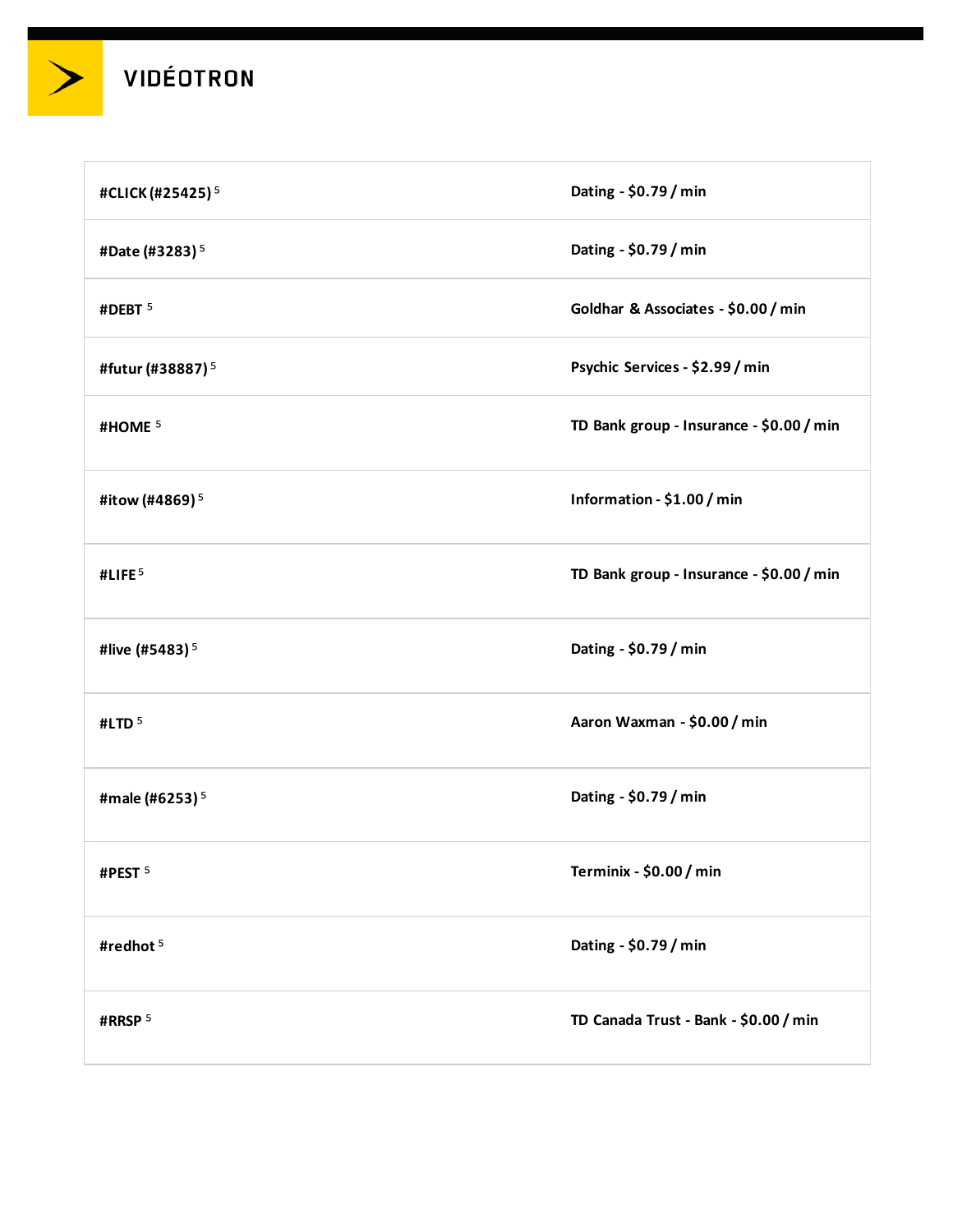

| #Salut (#72588) <sup>5</sup> | Dating - \$0.79 / min                    |
|------------------------------|------------------------------------------|
| #tango (#82646) <sup>5</sup> | Dating - \$0.79 / min                    |
| #TDI <sup>5</sup>            | TD Bank group - Insurance - \$0.00 / min |
| #10305                       | Psychic services - \$5.00 / min          |
| #10405                       | PlayTV - \$2.99 / min                    |
| #10505                       | Dating - \$2.95 / min                    |
| #11115                       | Pizza Pizza - \$0.00 / call              |
| #11215                       | Dating - \$39.99 / call                  |
| #12115                       | Dating - \$39.99 / call                  |
| #12125                       | Information - \$9.99 / call              |
| #12215                       | Information - \$5.00 / min               |
| #123465                      | Technologics Solutions - \$2.99 / call   |
| #12385                       | PlayTV - \$2.00 / call                   |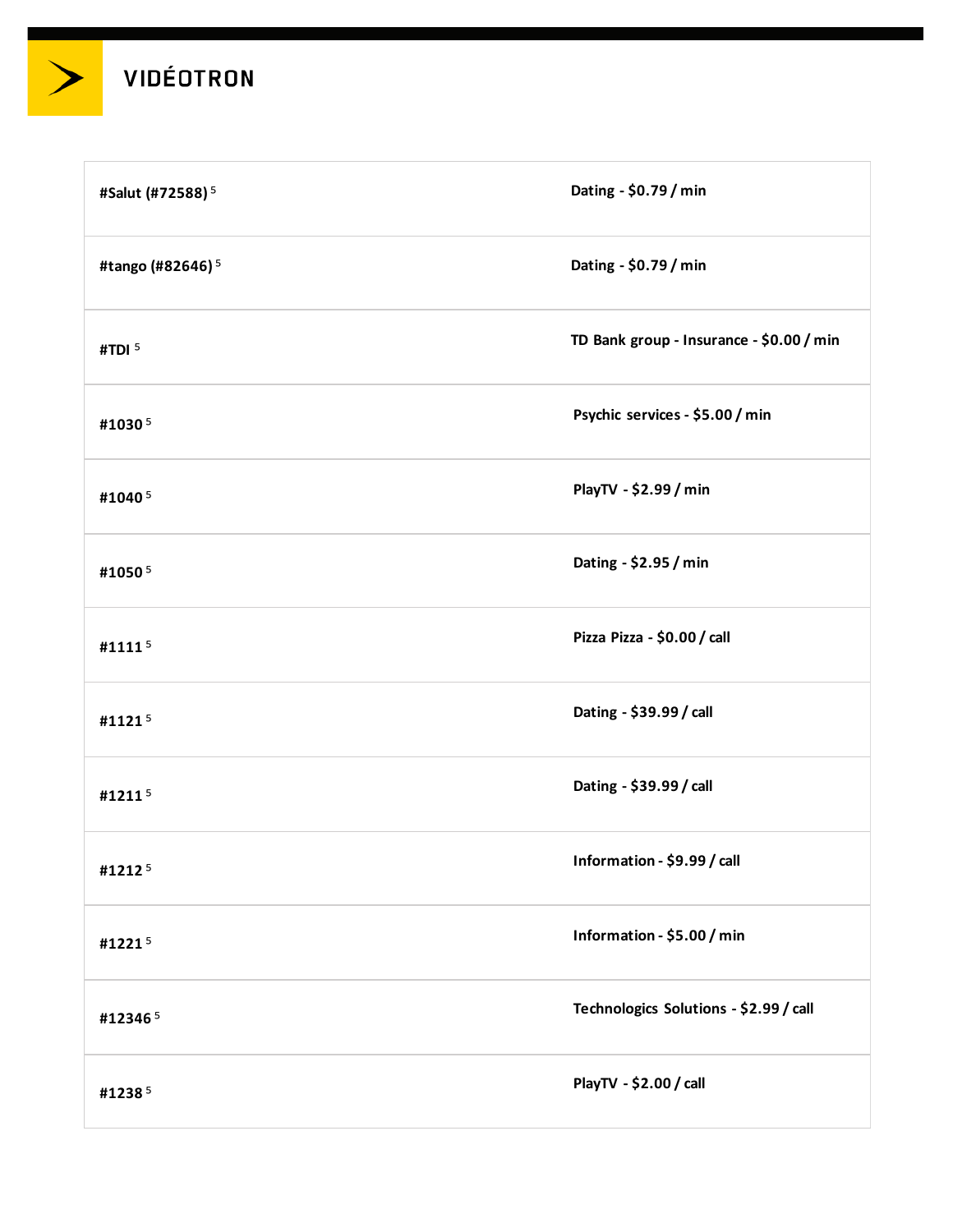

| #13315 | Dating - \$39.99 / call         |
|--------|---------------------------------|
| #15555 | Dating - \$2.29 / min           |
| #17186 | Psychic Services - \$2.99 / min |
| #18185 | Psychic Services - \$3.49 / min |
| #18515 | PIN generator - \$39.99 / call  |
| #20105 | Dating - \$19.99 / call         |
| #20205 | Psychic Services - \$2.90 / min |
| #20305 | Information - \$4.99 / call     |
| #20335 | Divers- \$1.00/ call            |
| #21215 | TV Voting- \$1.00/ call         |
| #22225 | Dating - \$2.29 / min           |
| #22445 | Dating - \$1.98 / min           |
| #22555 | PlayTV - \$2.00 / call          |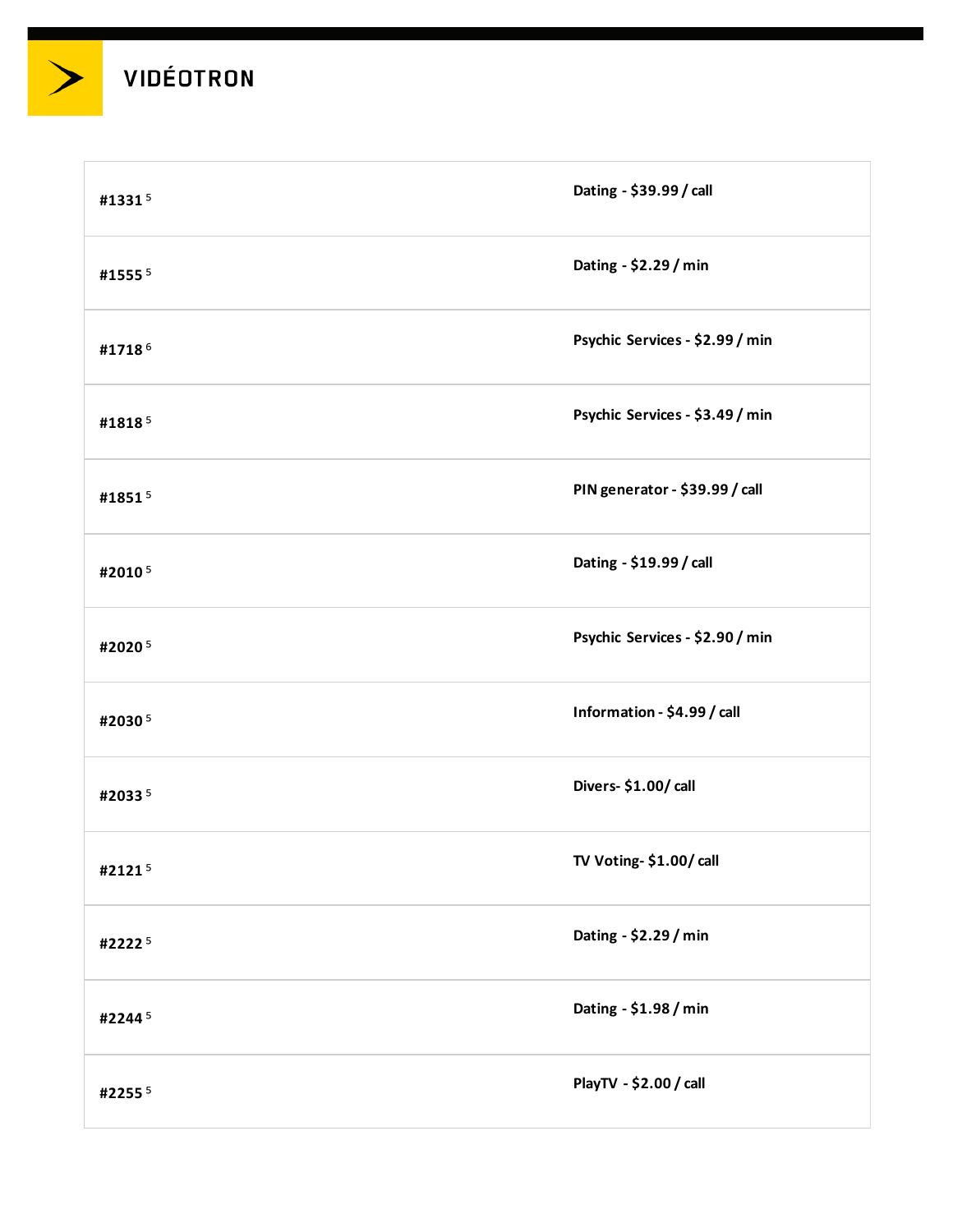| #2255865  | Information - \$1.00 / call          |
|-----------|--------------------------------------|
| #2365     | CEO Law - \$0.00 / call              |
| #23325    | Informations - \$0.95 / call         |
| #24345    | Dating - \$3.99 / min                |
| #24356    | Dating - \$2.95 / min                |
| #2455 $5$ | Directory assistance - \$2.99 / call |
| #24685    | Psychic services - \$2.99 / min      |
| #24785    | Informations - \$2.99 / min          |
| #25255    | Psychic Services - \$2.90 / min      |
| #250 $^5$ | #250 Central access - \$0.00         |
| #25365    | PIN generator - \$2.99 / min         |
| #25415    | Dating - \$39.99 / call              |
| #25485    | Dating - \$2.99 / min                |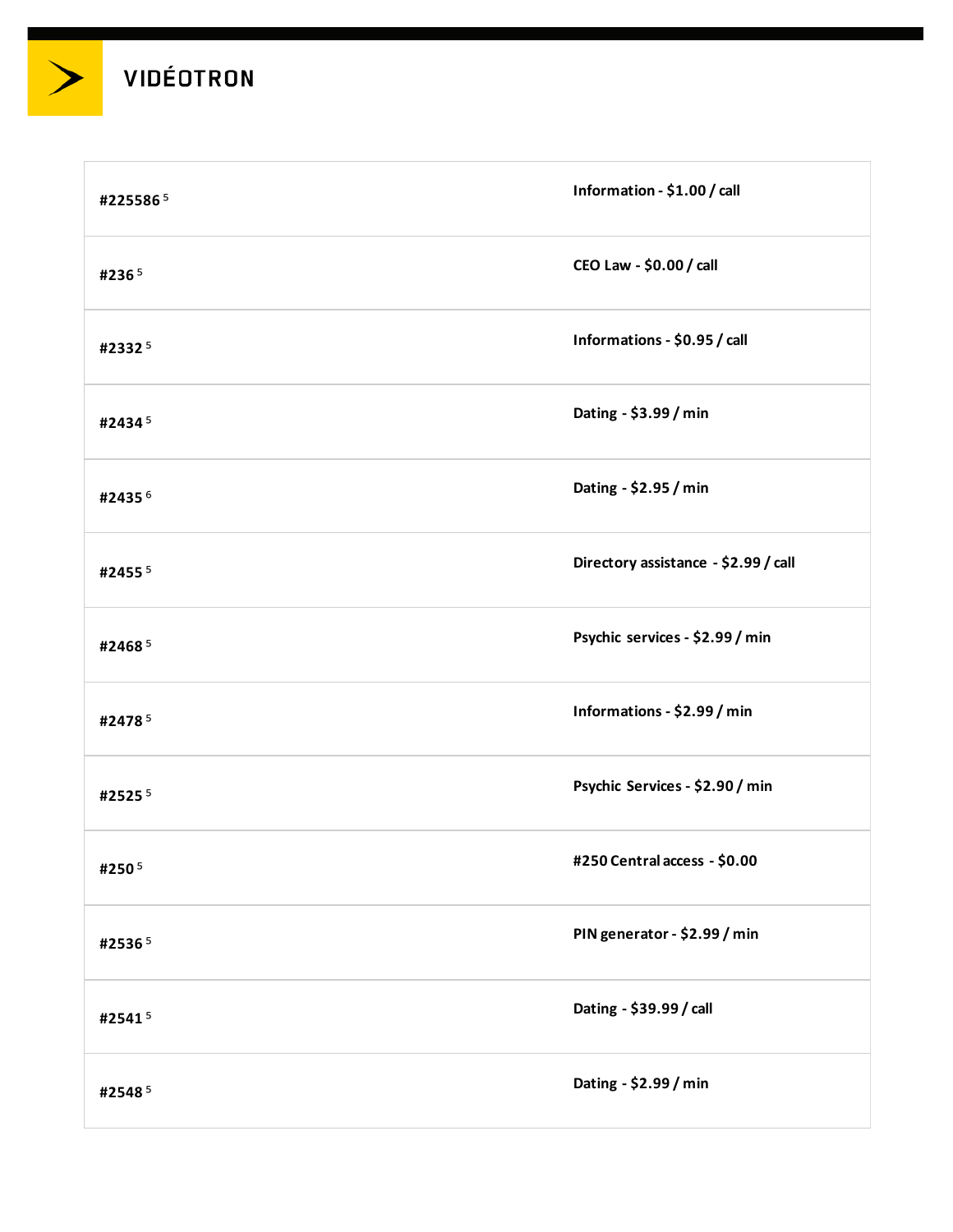

| #25555    | Psychic Services - \$3.99 / min  |
|-----------|----------------------------------|
| #25805    | Dating - \$2.99 / min            |
| #263875   | Dating - \$1.98 / min            |
| #26663285 | Dating - \$1.98 / min            |
| #26895    | Dating - \$2.99 / min            |
| #27275    | Miscellaneous - \$1.00 / call    |
| #27686    | Psychic services - \$3.49 / min  |
| #28285    | Psychic services - \$3.49 / min  |
| #29905    | Psychic services - \$2.99 / call |
| #30055    | Information - \$2.99 / min       |
| #30105    | Psychic Services - \$3.99 / min  |
| #30155    | Dating - \$2.99 / min            |
| #305255   | Dating - \$2.99 / min            |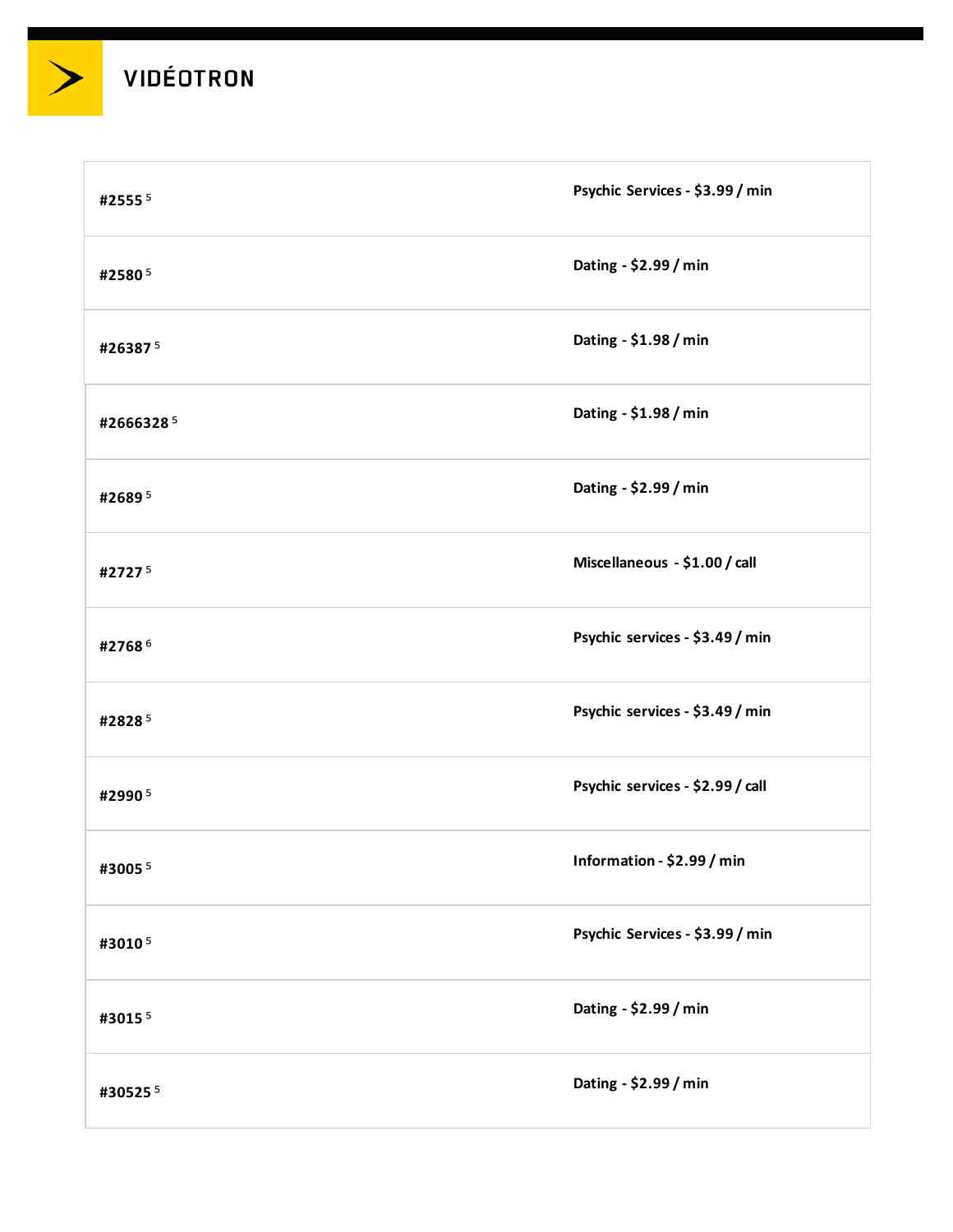| #30995    | Information - \$1.99 / min      |
|-----------|---------------------------------|
| #30405    | Psychic services - \$2.95 / min |
| #31135    | Dating - \$39.99 / call         |
| #3335     | PIN generator - \$2.99 / min    |
| #32235    | Capital Direct - \$0.00         |
| #33335    | Dating - \$5.00 / min           |
| #33695    | Dating - \$2.99 / min           |
| #34205    | Dating - \$19.99 / call         |
| #34446    | Psychic Services - \$3.99 / min |
| #3455 $5$ | Miscellaneous - \$1.00 / call   |
| #34565    | Miscellaneous - \$1.00 / call   |
| #34865    | Psychic Services - \$2.99 / min |
| #35305    | Informations - \$3.99 / min     |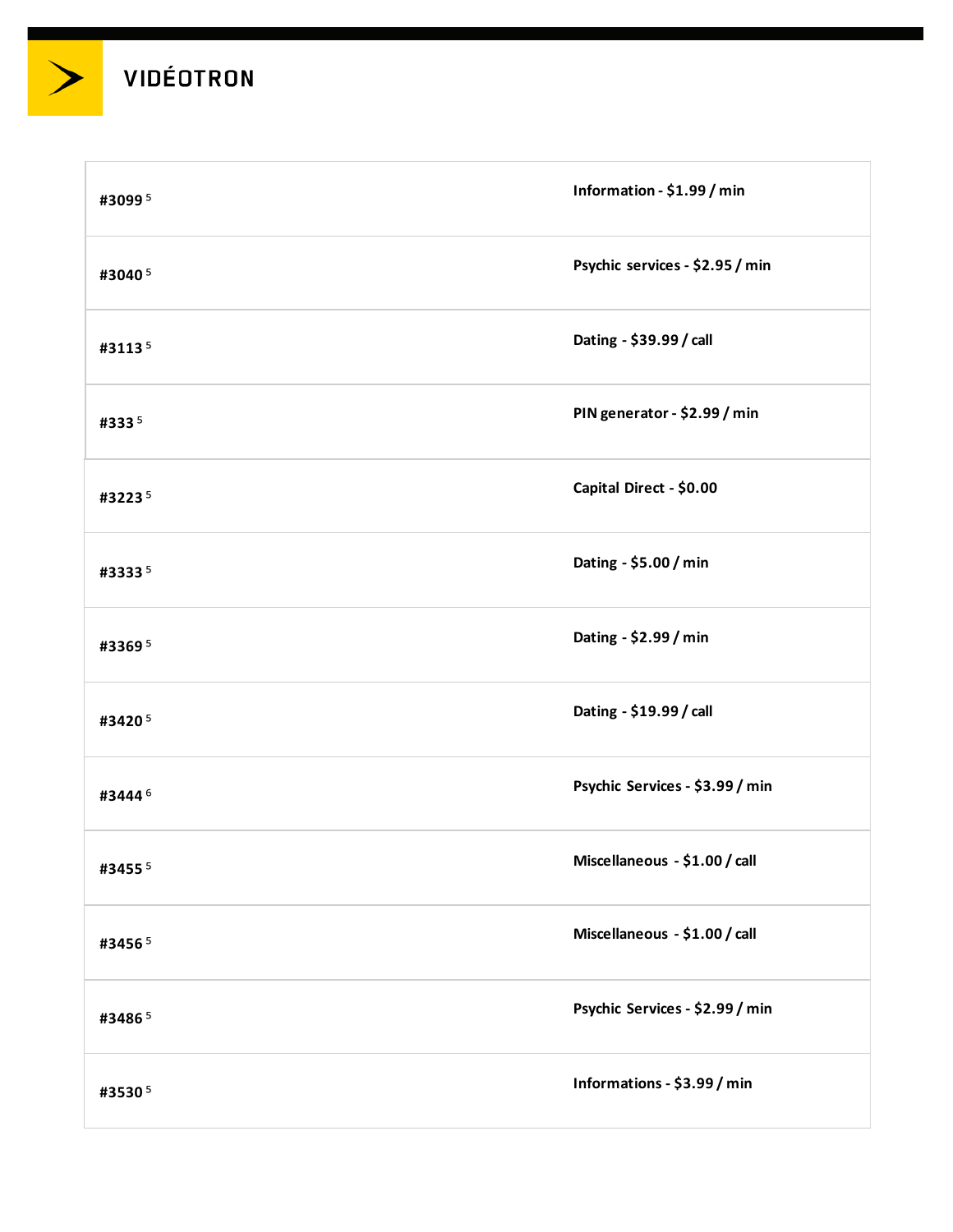| #35605    | Dating - \$2.95 / min                          |
|-----------|------------------------------------------------|
| #35635    | Psychic Services - \$2.95 / min                |
| #3565 $5$ | Informations - \$2.99 / min                    |
| #35795    | PIN generator - \$3.99 / min                   |
| #36365    | Pizzaville Call Center - \$0.00 / min          |
| #36585    | Psychic Services - \$2.95 / min                |
| #36735    | Cars Industry - Ford - \$0.00                  |
| #37335    | BDO - Consumer Insolvency Industry -<br>\$0.00 |
| #37685    | Psychic Services - \$3.49 / min                |
| #38255    | Dating - \$2.99 / min                          |
| #38635    | Hypothèques - \$0.00 / min                     |
| #3924835  | Psychic Services - \$2.99 / min                |
| #39935    | PlayTV - \$2.90 / min                          |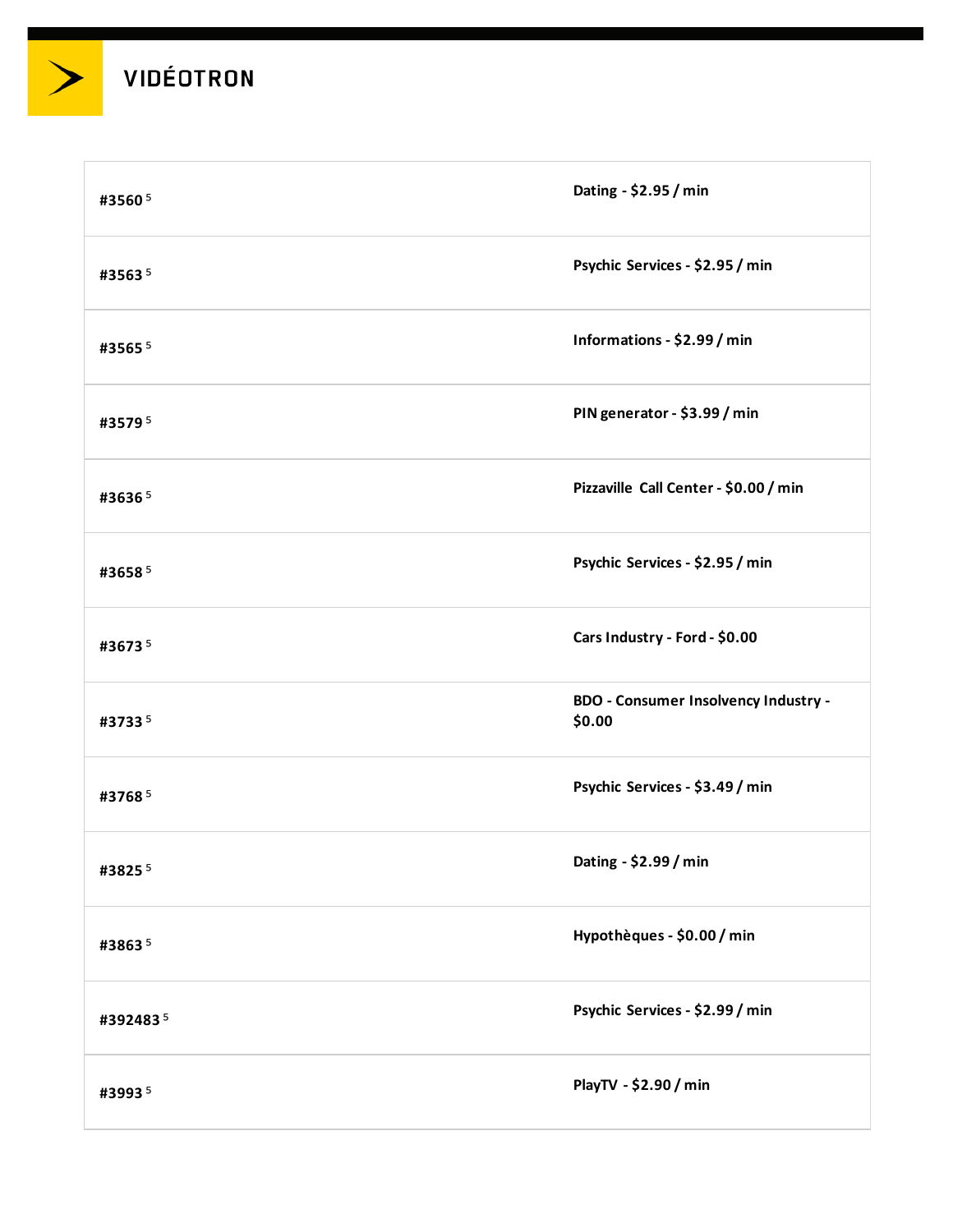

| #40015 | Dating - \$39.99 / call           |
|--------|-----------------------------------|
| #40025 | Dating - \$39.99 / call           |
| #40035 | Dating - \$39.99 / call           |
| #40105 | Dating - \$39.99 / call           |
| #40115 | Dating - \$39.99 / call           |
| #40515 | Consultation - \$2.99 / min       |
| #40525 | Consultation - \$2.99 / min       |
| #40535 | Psychic services - \$2.99 / min   |
| #40545 | Psychic Services - \$2.99 / min   |
| #40555 | Dating - \$2.99 / min             |
| #40565 | Psychic services - \$2.99 / min   |
| #41145 | Psychic services - \$3.99 / min   |
| #42265 | Psychic Services - \$29.99 / call |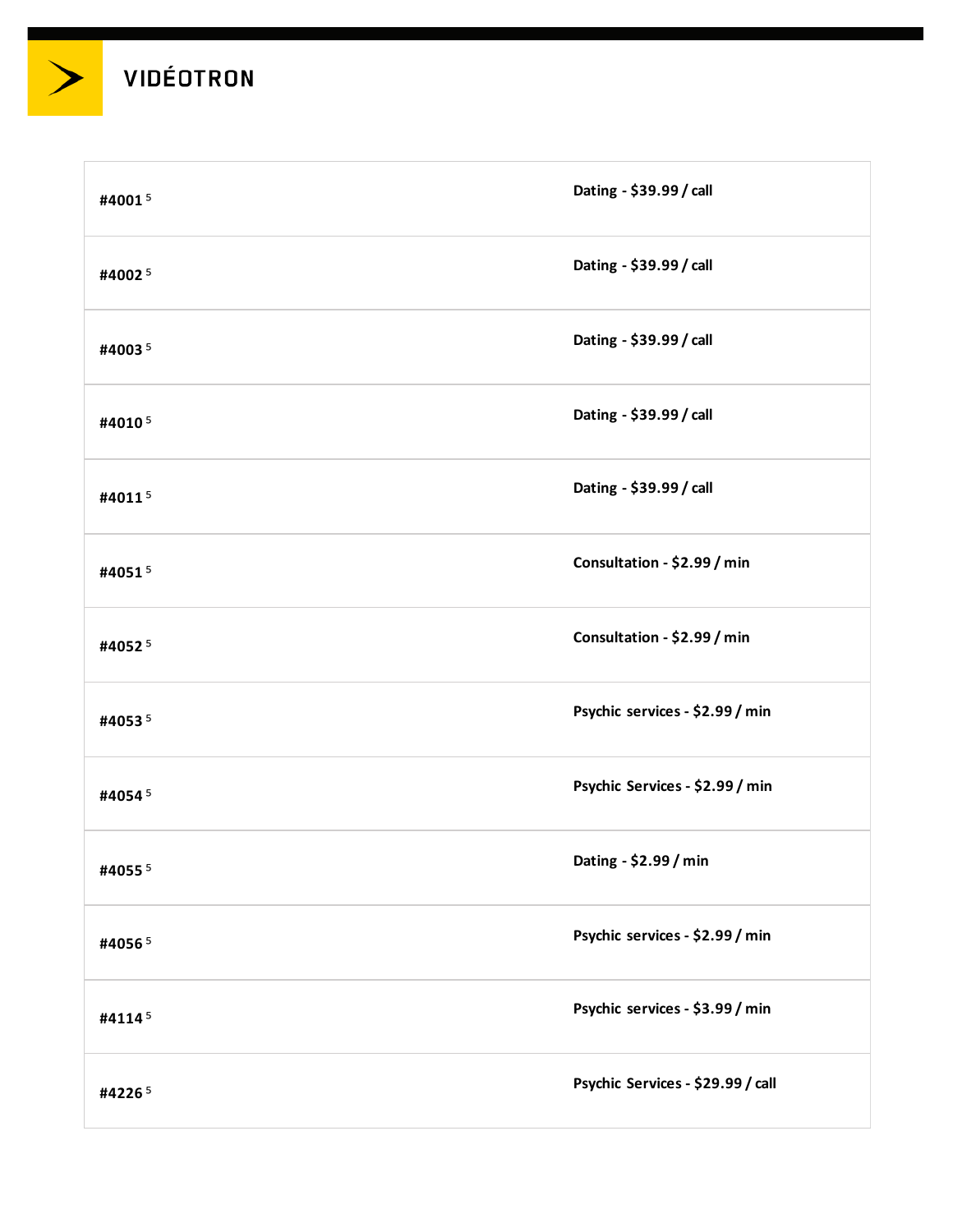

| #42425  | Dating - \$2.95 / min           |
|---------|---------------------------------|
| #43215  | Law Firm - \$0.00 / call        |
| #43405  | PIN generator - \$1.98 / min    |
| #43415  | Dating - \$2.99 / min           |
| #43435  | Psychic services - \$2.90 / min |
| #44225  | Miscellaneous - \$2.99 / min    |
| #44445  | Findlay Lawyers - \$0.00 / min  |
| #44555  | Dating - \$2.99 / min           |
| #44665  | Psychic services - \$2.99 / min |
| #44755  | Dating - \$2.99 / min           |
| #44865  | Psychic Services - \$2.99 / min |
| #448885 | Miscellaneous - \$0.35 / min    |
| #45455  | Miscellaneous - \$2.99 / min    |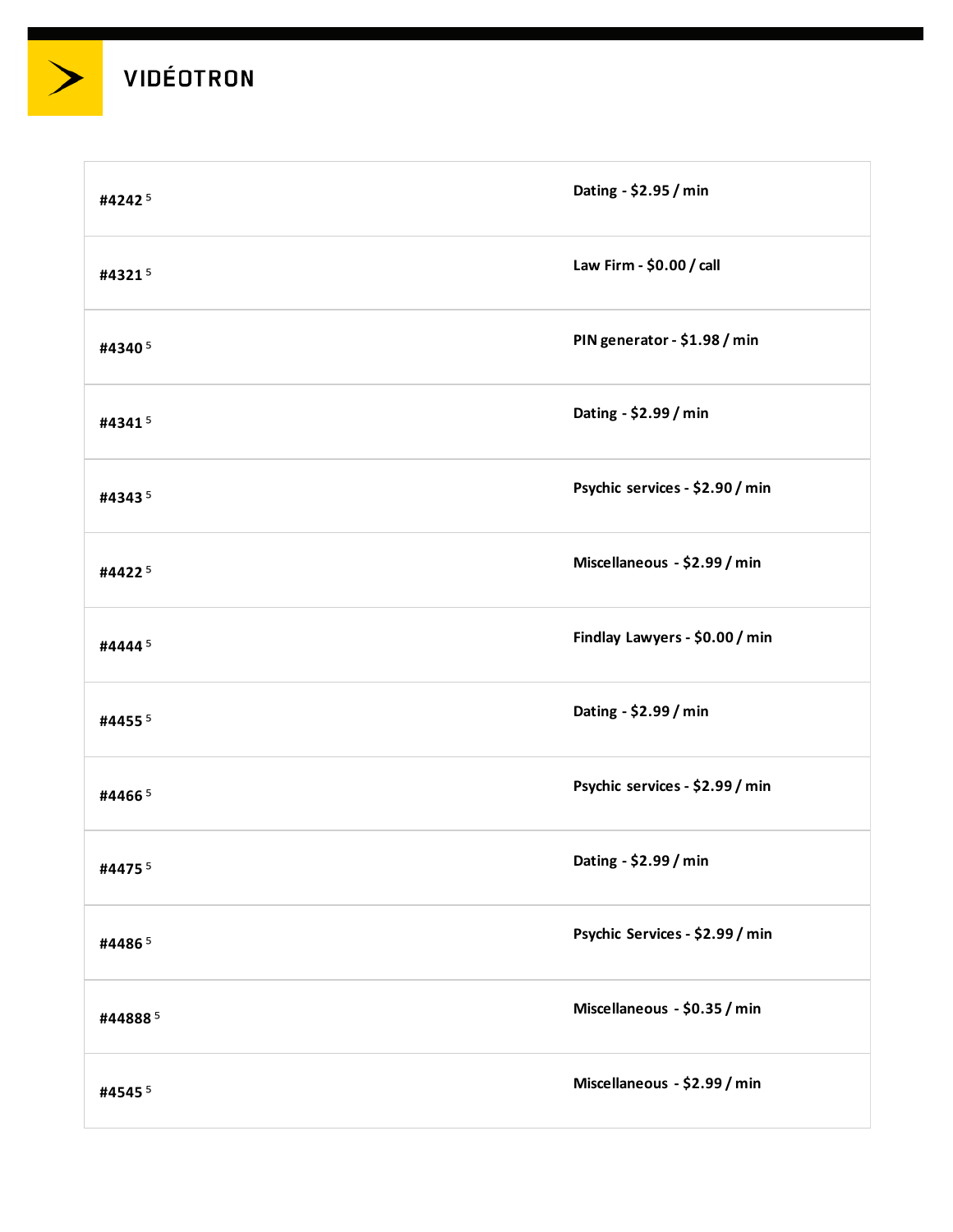| #45545    | Information - \$29.99 / call      |
|-----------|-----------------------------------|
| #4565 $5$ | Psychic Services - \$39.99 / call |
| #45675    | Miscellaneous - \$1.00 / call     |
| #46635    | Real Estate Industry - \$0.00     |
| #46645    | Dating - \$3.49 / min             |
| #46766    | Psychic Services - \$2.90 / min   |
| #47395    | Dating - \$2.29 / min             |
| #47465    | Informations - \$5.00 / min       |
| #47475    | Psychic services - \$2.90 / call  |
| #48435    | Dating - \$0.79 / min             |
| #48485    | Psychic services - \$2.90 / min   |
| #48845    | Dating - \$39.99 / call           |
| #50105    | Informations - \$0.79 / min       |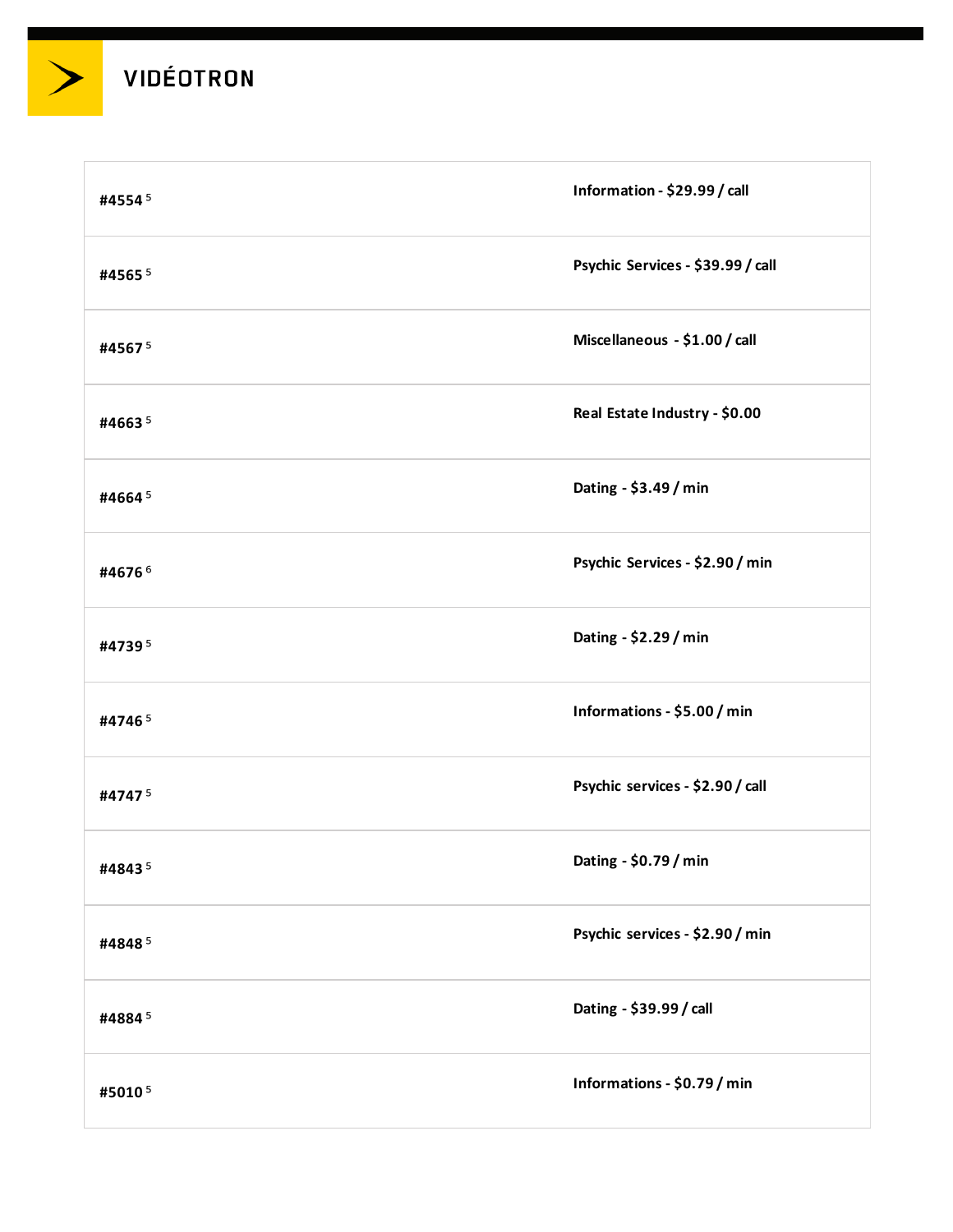| #50156    | Dating - \$39.99 / call          |
|-----------|----------------------------------|
| #50475    | Miscellaneous - \$2.29 / min     |
| #50895    | Payment Solutions - \$3.99 / min |
| #51105    | Miscellaneous - \$1.00 / call    |
| #51515    | Dating - \$39.99 / call          |
| #52255    | Informations - \$1.98 / min      |
| #52345    | Dating - \$2.99 / min            |
| #52715    | Dating - \$2.99 / mi             |
| #52765    | Psychic services - \$3.49 / min  |
| #52885    | PlayTV - \$1.98 / call           |
| #53535    | Dating - \$2.99 / min            |
| #5445 $5$ | Dating - \$39.99 / call          |
| #54865    | Dating - \$39.99 / call          |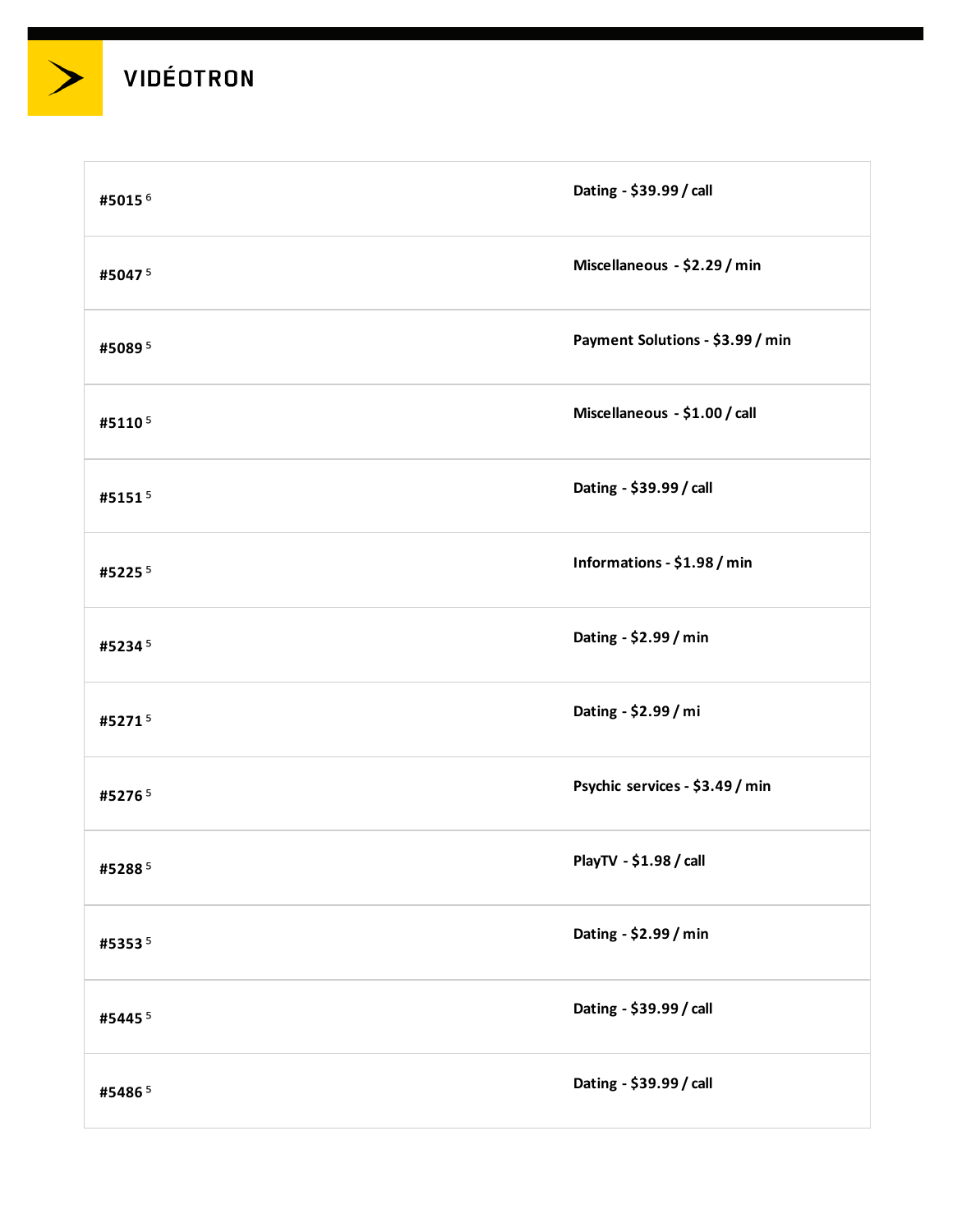

| #55665  | Psychic services - \$2.90 / min |
|---------|---------------------------------|
| #56265  | PlayTV - \$2.99 / min           |
| #563875 | Psychic services - \$2.99 / min |
| #56565  | Psychic services - \$3.49 / min |
| #56655  | Progressa - \$0.00 / call       |
| #56785  | Psychic services - \$2.90 / min |
| #57115  | Psychic services - \$2.99 / min |
| #57225  | Psychic services - \$2.90 / min |
| #60055  | Informations - \$4.99 / call    |
| #60105  | Psychic Services - \$2.90 / min |
| #60205  | Dating - \$2.95 / min           |
| #60215  | Psychic Services - \$2.95 / min |
| #60605  | Psychic Services - \$2.90 / min |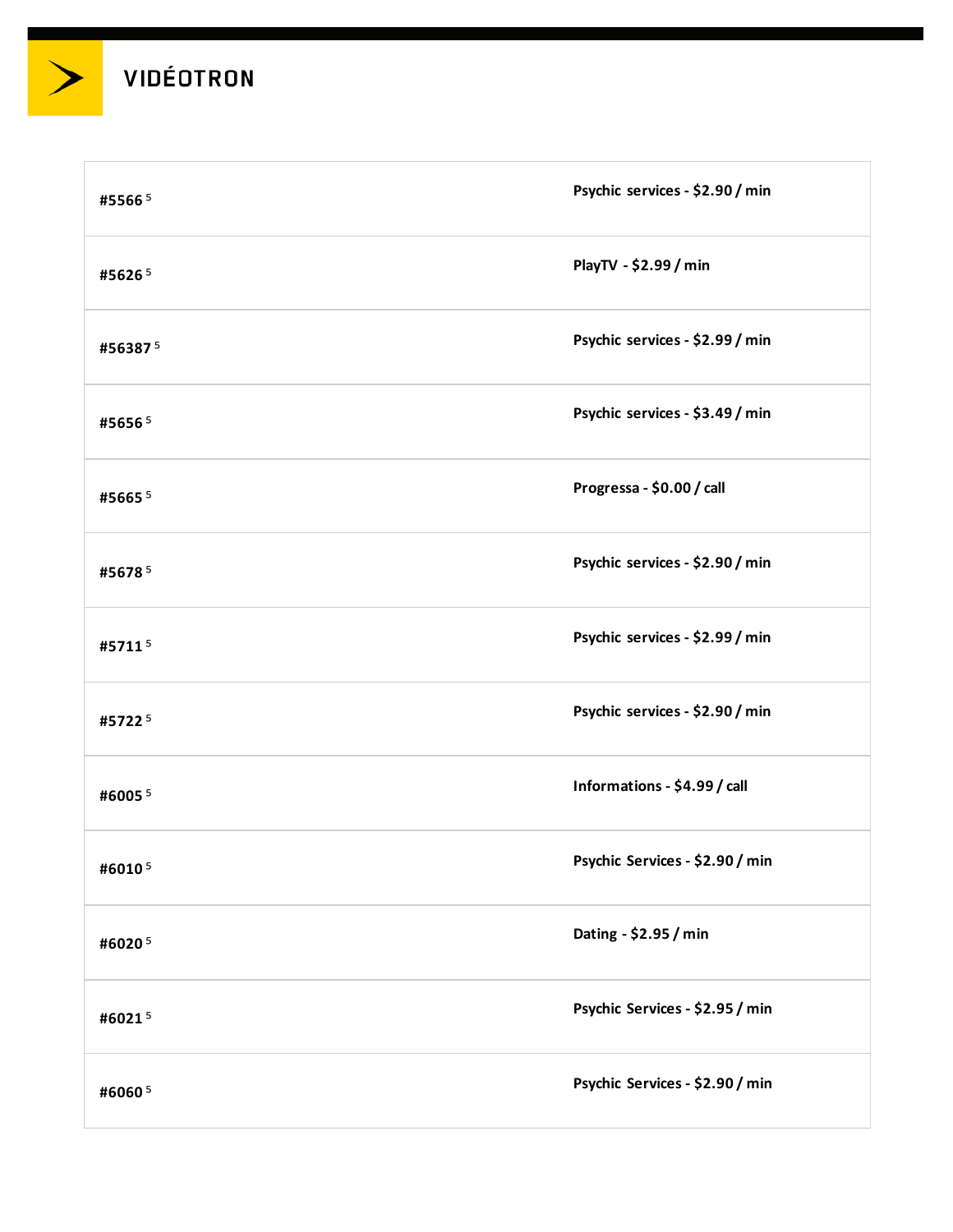

| #62375 | Dating - \$2.29 / min           |
|--------|---------------------------------|
| #62525 | Information - \$39.99 / call    |
| #64465 | Dating - \$39.99 / call         |
| #64645 | Dating - \$2.29 / min           |
| #65565 | Psychic services - \$3.49 / min |
| #69105 | Dating - \$2.99 / min           |
| #69205 | Dating - \$2.99 / min           |
| #69305 | Dating - \$2.99 / min           |
| #69405 | Dating - \$2.99 / min           |
| #69506 | Dating - \$2.99 / min           |
| #69605 | Dating - \$2.99 / min           |
| #69695 | Dating - \$2.99 / min           |
| #70035 | PIN generator - \$2.99 / call   |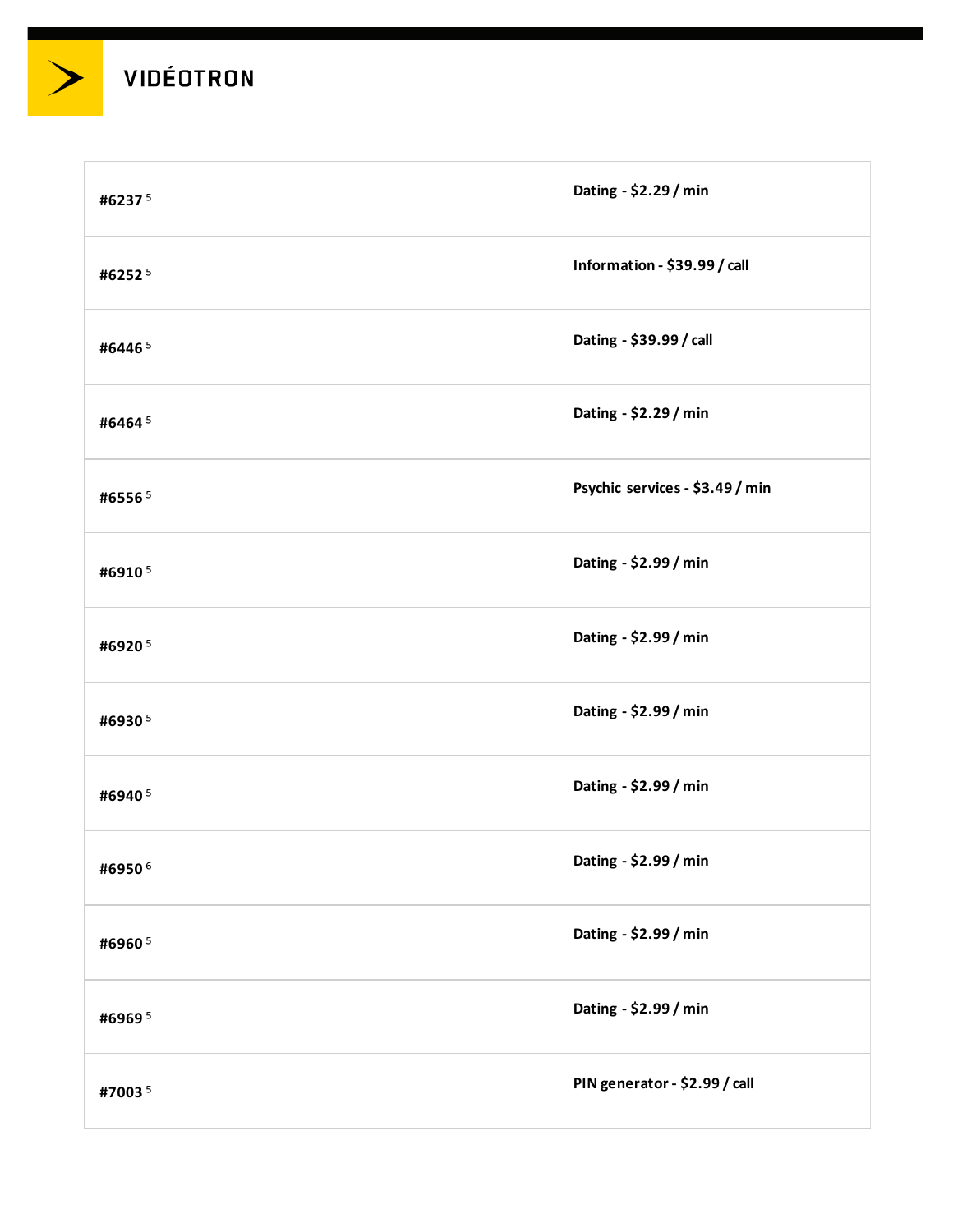| #7005 $5$ | PIN generator - \$4.99 / call         |
|-----------|---------------------------------------|
| #70105    | Psychic Services - \$2.90 / min       |
| #70205    | Psychic Services - \$2.90 / min       |
| #70705    | Psychic Services - \$2.90 / min       |
| #71115    | Dating - \$2.29 / min                 |
| #71715    | Psychic Services - \$2.99 / min       |
| #725595   | Psychic Services - \$2.95 / min       |
| #72995    | Psychic Services - \$2.99 / min       |
| #73255    | ACI chat - \$1.98 / min               |
| #73335    | Medical Industry - \$0.00 / call      |
| #73375    | Psychic Services - \$3.99 / min       |
| #73625    | Psychic services - \$2.99 / min       |
| #73685    | Rent Industry - Stephenson's - \$0.00 |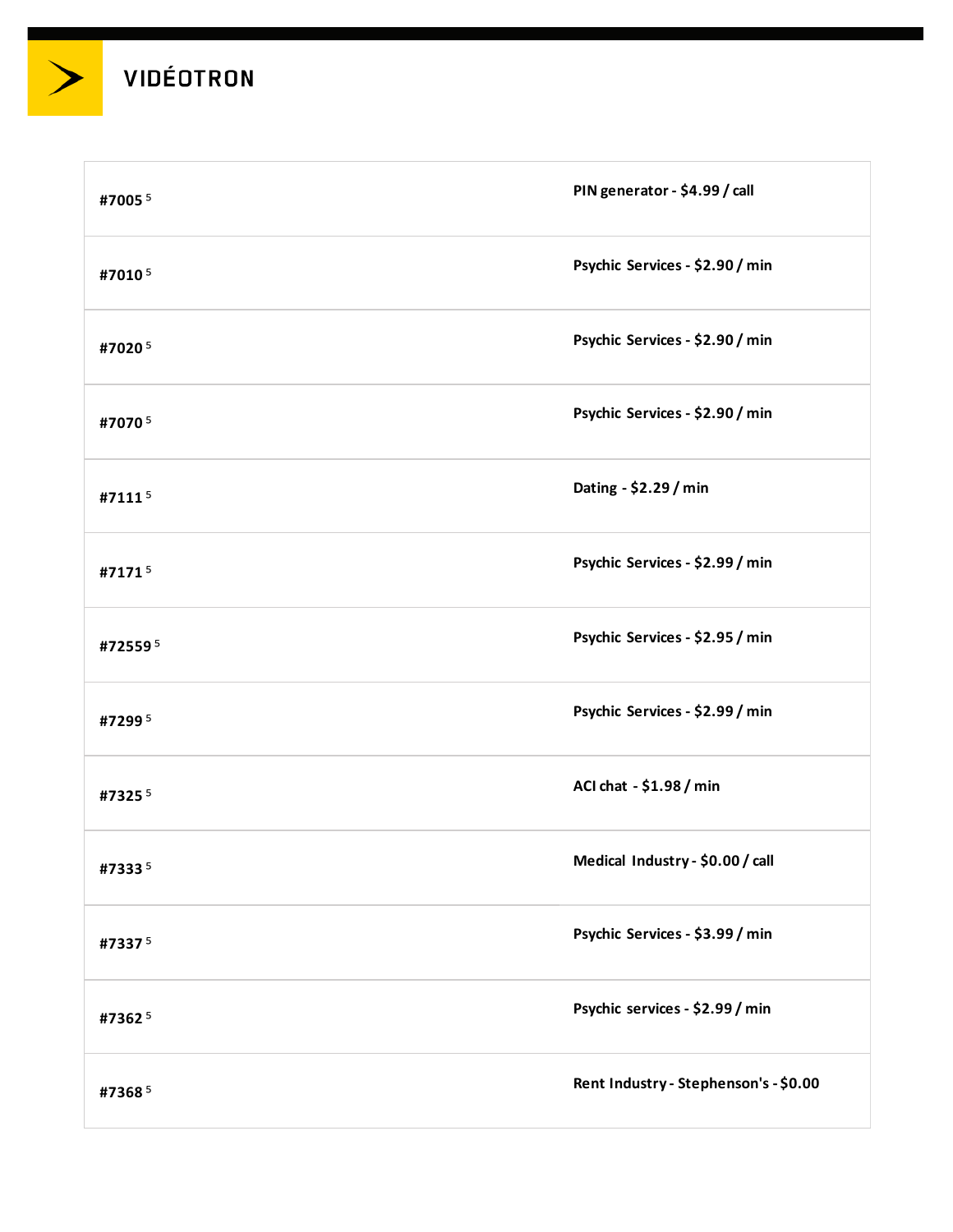| #73735  | Dating - \$3.99 / min           |
|---------|---------------------------------|
| #73835  | Psychic Services - \$2.99 / min |
| #73935  | Dating - \$2.29 / min           |
| #73995  | Dating - \$2.99 / min           |
| #74745  | Psychic Services - \$2.90 / min |
| #75266  | Psychic Services - \$2.90 / min |
| #755555 | Dating - \$2.99 / min           |
| #76765  | Dating - \$2.99 / min           |
| #7685   | Medical Sector - \$0.00         |
| #77225  | Psychic Services - \$2.99 / min |
| #77335  | Psychic Services - \$2.90 / min |
| #77886  | Dating - \$2.29 / min           |
| #78785  | Dating - \$39.99 / call         |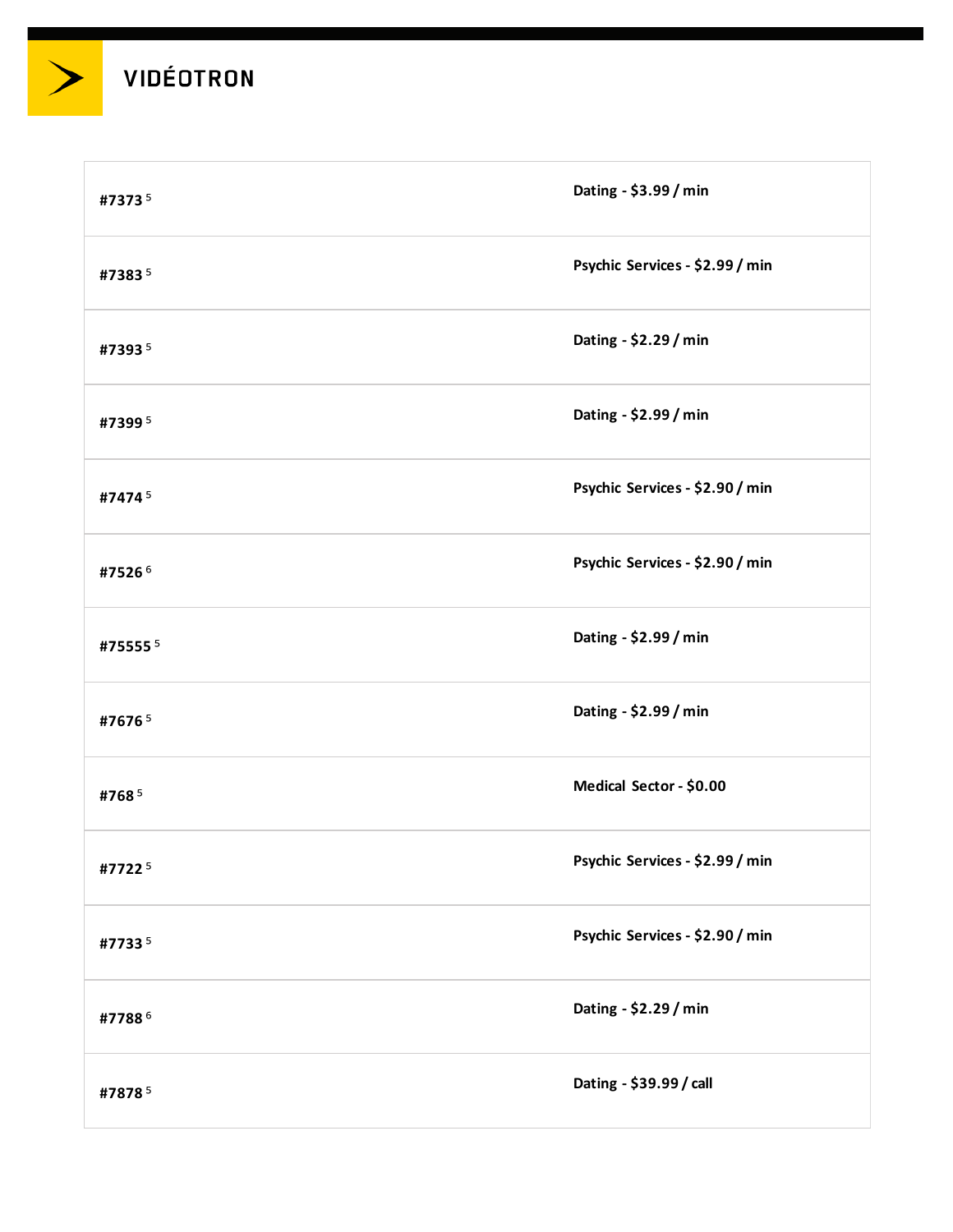| #787795   | Dating - \$2.99 / min              |
|-----------|------------------------------------|
| #78875    | Dating - \$39.99 / call            |
| #788875   | Dating - \$2.99 / min              |
| #79796    | Dating - \$2.29 / min              |
| #8696     | Tow Industry - \$0.00 / call       |
| #80335    | Dating - \$2.29 / min              |
| #80105    | Informations - \$4.99 / call       |
| #80805    | Psychic services - \$1.98 / min    |
| #81815    | Psychic services - \$3.49 / call   |
| #8255 $5$ | Dating - \$2.99 / call             |
| #82995    | Dating - \$2.99 / min              |
| #8325     | TD Bank group - Insurance - \$0.00 |
| #834865   | Psychic services - \$3.49 / call   |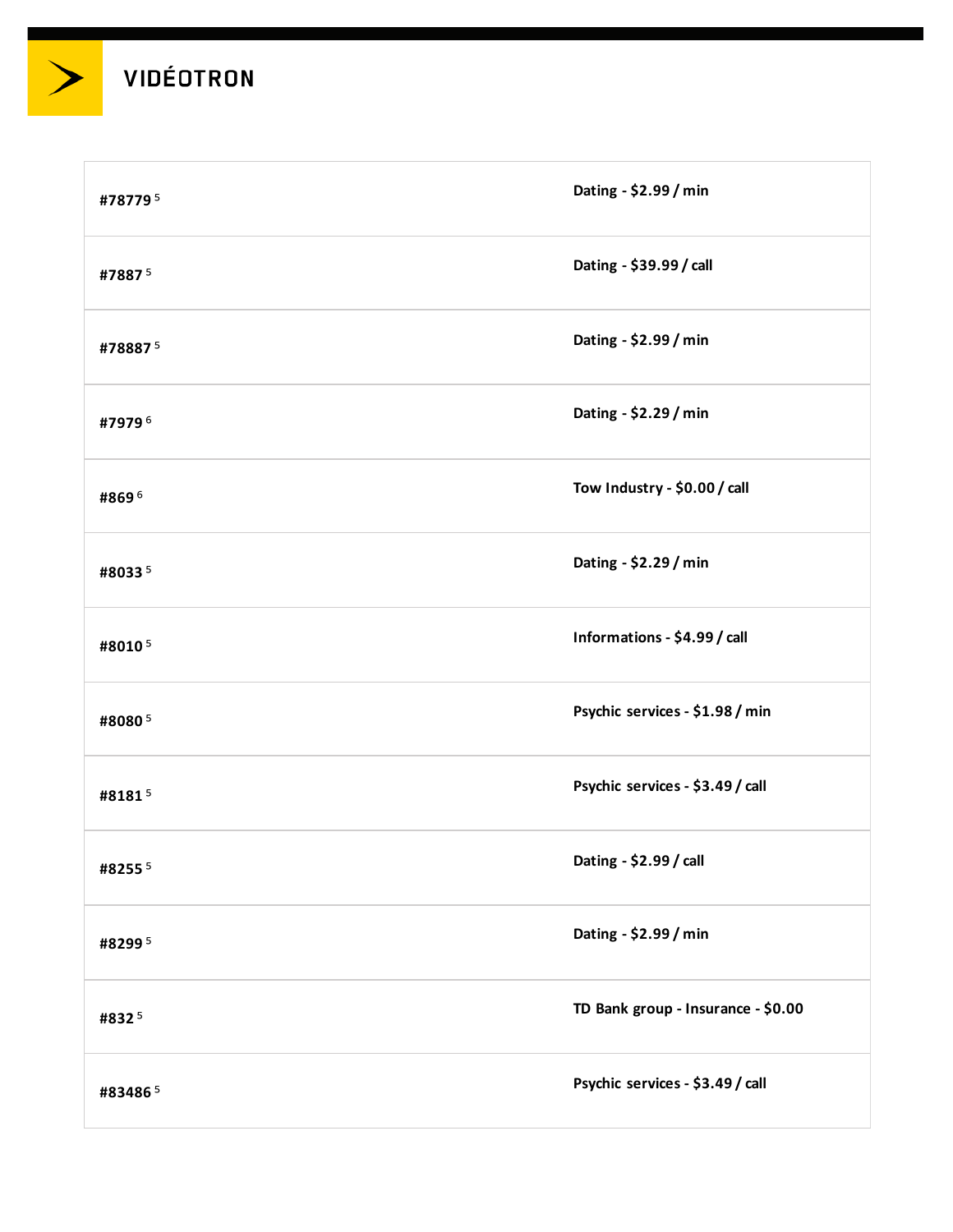

| #84485 | Dating - \$39.99 / call          |
|--------|----------------------------------|
| #86105 | Dating - \$39.99 / call          |
| #86425 | PlayTV - \$1.98 / min            |
| #86685 | Dating - \$39.99 / call          |
| #86835 | Miscellaneous - \$2.99 / min     |
| #86865 | Dating - \$2.29 / min            |
| #87875 | Psychic Services - \$1.75 / call |
| #88225 | Miscellaneous - \$1.00 / call    |
| #88555 | PIN generator - \$4.99 / call    |
| #88665 | PIN generator - \$9.99 / call    |
| #88775 | Dating - \$2.99 / min            |
| #88995 | PlayTV - \$2.99 / min            |
| #89895 | Dating - \$39.99 / call          |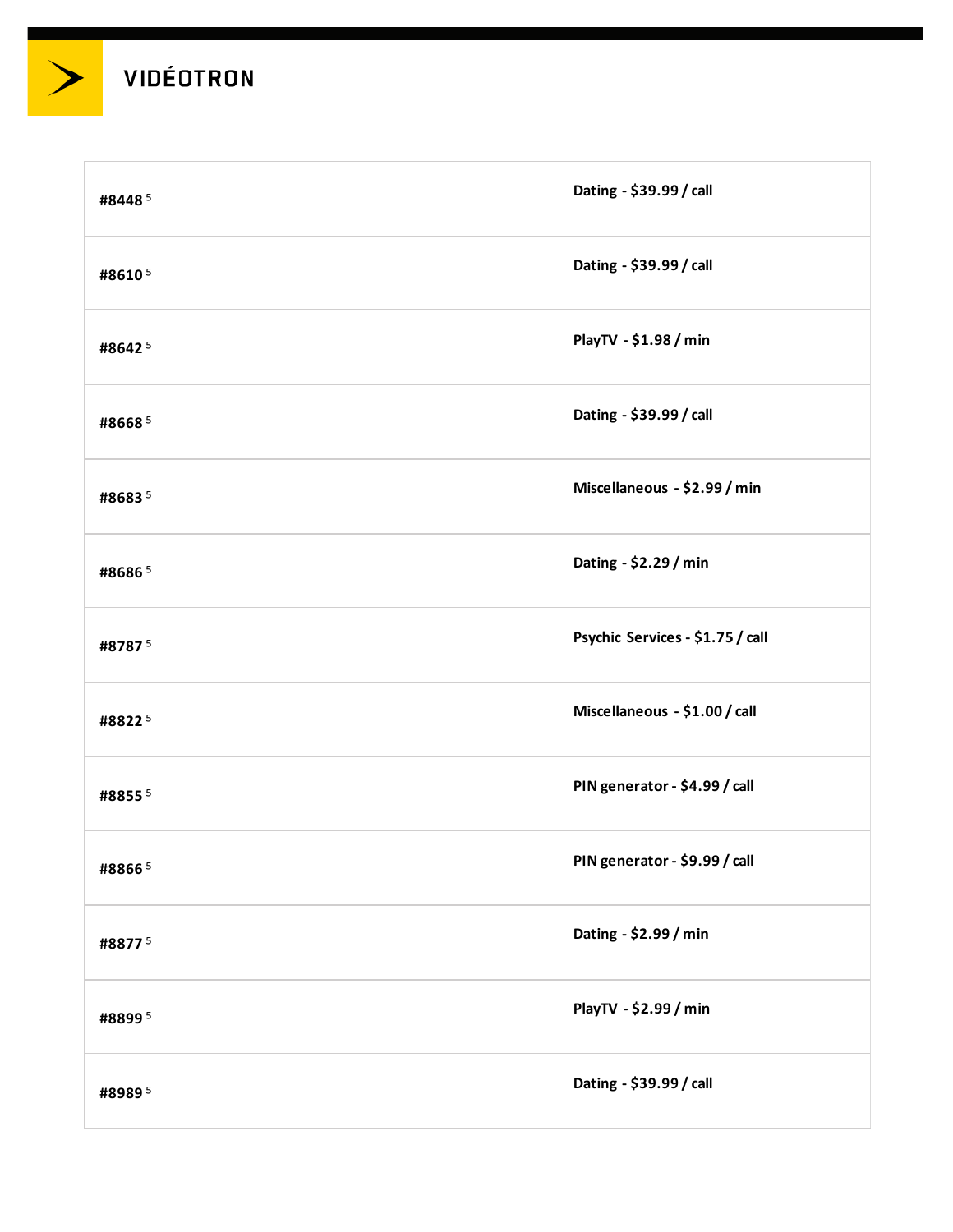

| #89905 | Psychic Services - \$2.95 / min |
|--------|---------------------------------|
| #89985 | PlayTV - \$29.99 / call         |
| #90105 | Informations - \$2.99 / call    |
| #91995 | PIN generator - \$1.99 / call   |
| #92925 | PlayTV - \$2.99 / min           |
| #95205 | Informations - \$3.49 / min     |
| #95305 | Informations - \$5.00 / min     |
| #96325 | Psychic Services - \$2.95 / min |
| #98895 | Fast Dial Center - \$0.00 / min |
| #99995 | PlayTV - \$2.99 / min           |